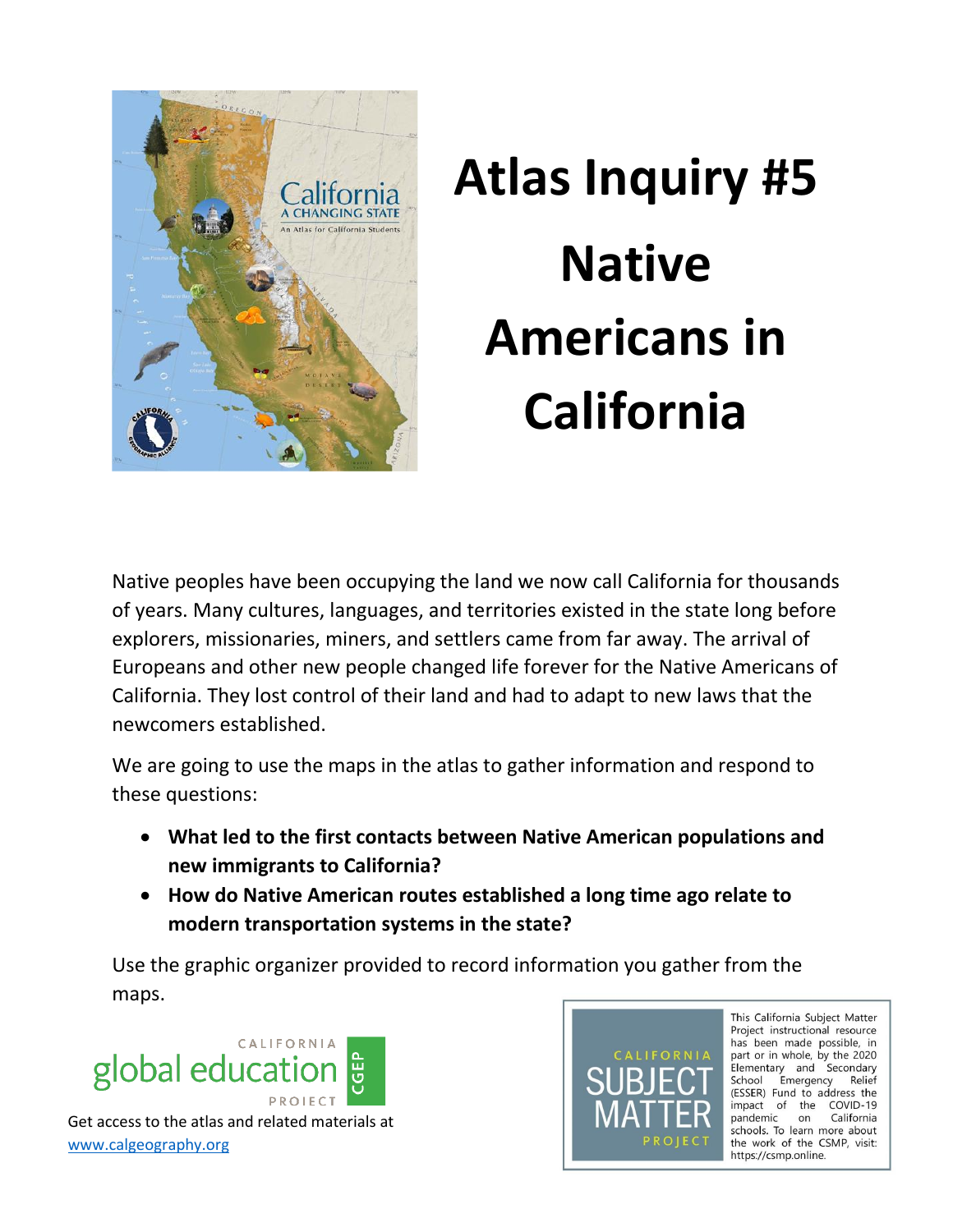| Inquiry Question: What led to the first contacts between Native America populations and new<br>immigrants to California? |                                                                                                                                        |                                                                                                        |                                                                                                                         |  |  |
|--------------------------------------------------------------------------------------------------------------------------|----------------------------------------------------------------------------------------------------------------------------------------|--------------------------------------------------------------------------------------------------------|-------------------------------------------------------------------------------------------------------------------------|--|--|
| Supporting questions:                                                                                                    |                                                                                                                                        |                                                                                                        |                                                                                                                         |  |  |
|                                                                                                                          |                                                                                                                                        |                                                                                                        |                                                                                                                         |  |  |
|                                                                                                                          |                                                                                                                                        |                                                                                                        |                                                                                                                         |  |  |
| Page #                                                                                                                   | What types of information or evidence<br>do you find on this map?                                                                      | What kinds of connections or<br>relationships do you see<br>between the information on<br>these pages? | How would you answer the<br>inquiry question, or what else<br>would you want to know to<br>answer the inquiry question? |  |  |
|                                                                                                                          | Hint: Native American groups in California may<br>use different names than you see on the map.                                         |                                                                                                        |                                                                                                                         |  |  |
|                                                                                                                          |                                                                                                                                        |                                                                                                        |                                                                                                                         |  |  |
| 18                                                                                                                       |                                                                                                                                        |                                                                                                        |                                                                                                                         |  |  |
|                                                                                                                          |                                                                                                                                        |                                                                                                        |                                                                                                                         |  |  |
|                                                                                                                          | Hint: The Spanish used El Camino Real to travel<br>between missions.                                                                   |                                                                                                        |                                                                                                                         |  |  |
|                                                                                                                          |                                                                                                                                        |                                                                                                        |                                                                                                                         |  |  |
| 21                                                                                                                       |                                                                                                                                        |                                                                                                        |                                                                                                                         |  |  |
|                                                                                                                          |                                                                                                                                        |                                                                                                        |                                                                                                                         |  |  |
|                                                                                                                          | Hint: Compare locations of gold to location of<br>missions.                                                                            |                                                                                                        |                                                                                                                         |  |  |
|                                                                                                                          |                                                                                                                                        |                                                                                                        |                                                                                                                         |  |  |
| 25                                                                                                                       |                                                                                                                                        |                                                                                                        |                                                                                                                         |  |  |
|                                                                                                                          |                                                                                                                                        |                                                                                                        |                                                                                                                         |  |  |
|                                                                                                                          | Hint: Choose another page that provides<br>information about how the arrival of new people<br>to California impacted Native Americans. |                                                                                                        |                                                                                                                         |  |  |
|                                                                                                                          |                                                                                                                                        |                                                                                                        |                                                                                                                         |  |  |
|                                                                                                                          |                                                                                                                                        |                                                                                                        |                                                                                                                         |  |  |
|                                                                                                                          |                                                                                                                                        |                                                                                                        |                                                                                                                         |  |  |